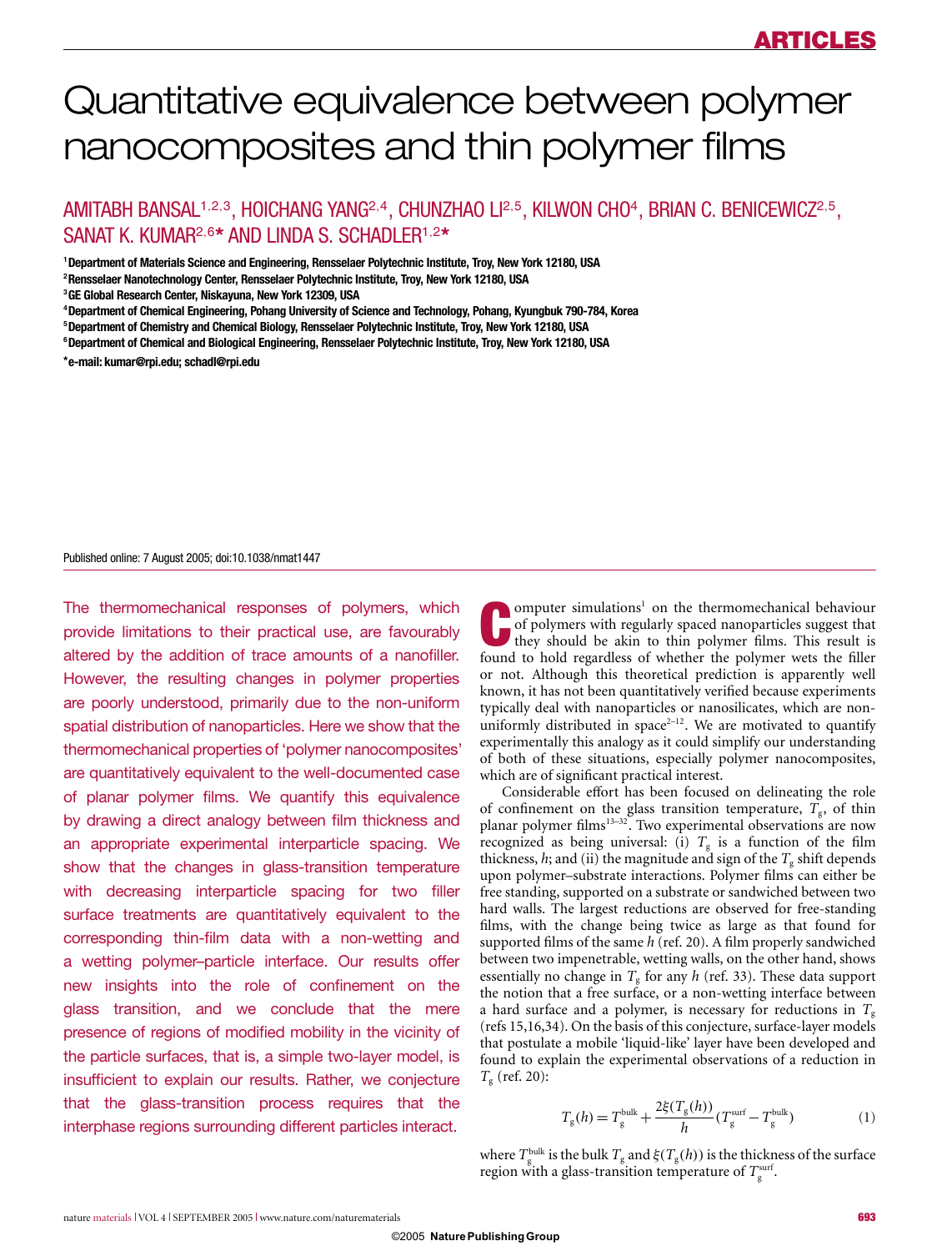# ARTICLES



**Figure 1 SEM images showing fracture surfaces. a, A 15 wt% untreated SiO<sub>2</sub>/PS** nanocomposite. Nanoparticles reside inside voids indicating dewetting of PS from  $SiO<sub>2</sub>$  surfaces. **b**, A 2 wt%  $SiO<sub>2</sub>$ -g-PS/PS nanocomposite (see the Methods section). The contrast between the filler and matrix is low because the surface is covered by a layer of polymer. Furthermore, in contrast to the untreated surface, the particle surface of the  $SiO<sub>2</sub> - g-PS$  is well adhered to the PS. The surfaces were prepared by breaking nanocomposite samples under liquid nitrogen.

Here, we focus on the changes in polymer  $T<sub>g</sub>$  with increasing filler content in a polymer nanocomposite. For untreated silica surfaces, which are non-wetting to polystyrene (PS), we show that the  $T_g$  changes with filler content closely track the results obtained for planar free-standing films. In contrast, for modified silica surfaces that provide intimate surface–polymer contact, the changes in  $T_g$  with filler content quantitatively follow the trends for capped surfaces. We therefore argue for a quantitative equivalence of the  $T<sub>g</sub>$  values of thin polymer films and nanocomposites, an analogy we assert will have powerful, potentially far-reaching consequences for our understanding of these closely related situations.

We prepared silica/polystyrene nanocomposites over a broad range of silica loadings and characterized their  $T<sub>g</sub>$  and viscoelastic behaviour (see the Methods section for specific details). Differential scanning calorimetry (DSC), in both heating and cooling modes, gave identical estimates of the  $T_{\rm g}$ . We first focus on fillers with untreated surfaces. Planar PS thin films are known to dewet from



**Figure 2 The glass-transition behaviour of SiO<sub>2</sub>/PS nanocomposites. a**. Representative DSC traces of SiO<sub>2</sub>/PS nanocomposites showing only a single endothermic transition (the  $T_q$ ) and a distinct reduction in average  $T_q$ . **b**,  $T_q$  of SiO<sub>2</sub>/PS nanocomposites as a function of filler loading. There is some scatter in the data associated with different degrees of aggregation. Samples prepared from MEK and THF show the same trend in depression of  $T<sub>g</sub>$  but the quantitative difference can be accounted for by variations in particle aggregation. The error bars represent one standard deviation.

flat SiO*<sup>x</sup>* substrates. Similarly, scanning electron microscope (SEM) images (Fig. 1a) of a fracture surface show cavities around silica nanoparticles that formed during brittle fracture, suggesting that there is imperfect wetting, and hence imperfect bonding, between the polymer and the untreated nanoparticles. Further credence for this assignment comes from X-ray photon correlation spectroscopy results, which assert that the particle mobility increases by an order of magnitude at 160 ◦ C when the concentration of filler increases from 2 wt% to 15 wt% silica. On the basis of these findings, we conjecture that there is no polymer inside particle aggregates. (This last issue is further substantiated later.) Consistent with these ideas, and with the literature findings on thin capped films with imperfect polymer–surface bonding<sup>25</sup>, we find that the nanocomposite  $T_g$  decreases with increasing filler content (Fig. 2).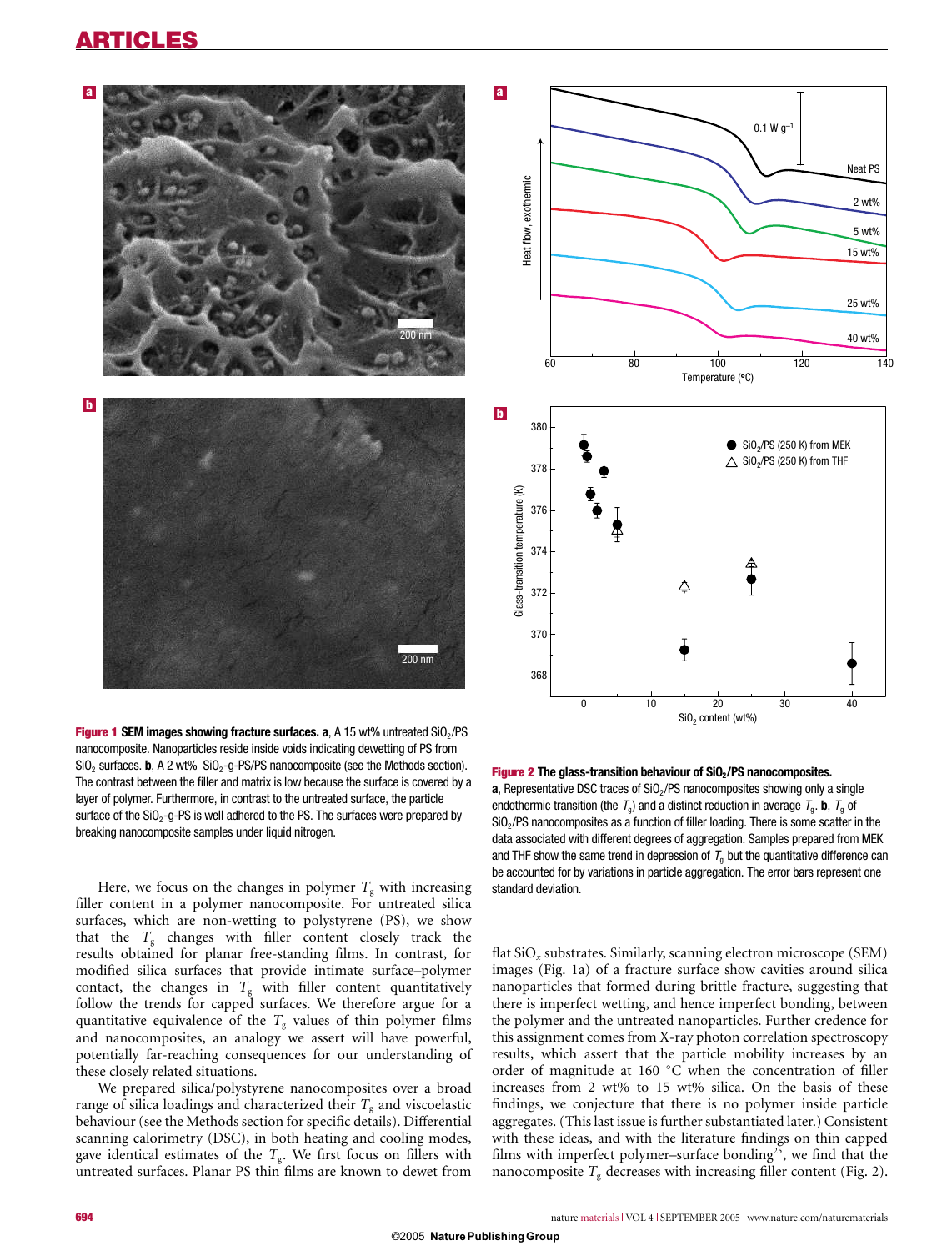

Figure 3 **Representative TEM micrographs of SiO2/PS nanocomposites at various filler concentrations prepared using MEK. a**, 2 wt%. **b**, 5 wt%. **c**, 15 wt%. **d**, An example of measured ligaments for a 5 wt% SiO<sub>2</sub>/PS nanocomposite sample. **e**, Distribution of interparticle spacings measured for four representative concentrations. The plot shows the distribution of  $1/h$ . Note that these distributions are not monotonic with increasing silica content, which is consistent with the results shown in Fig. 2.

Although the inherent errors in our measurements (typically  $\pm 1$  K) are relatively large, the overall change in  $T<sub>g</sub>$  over the range of silica compositions studied is much larger, ∼11 K. This gives us confidence that our trends are robust and well outside experimental error. Note that there is some scatter in the data. For example, the 25 wt%  $SiO<sub>2</sub>$  sample shows a higher  $T<sub>g</sub>$  than the 15 wt% and 40 wt% samples. We shall discuss this aspect below and establish that it is not a consequence of data scatter but rather due to differences in the spatial distribution of particles. Qualitatively similar results are obtained regardless of the solvent used to prepare the nanocomposites, that is, methylethylketone (MEK) versus tetrahydrofuran (THF). Such decreases in  $T<sub>g</sub>$  upon addition of nanofillers with a non-wetting interface have been reported previously<sup>3,9</sup>. However, the analogy between these results and those for thin films have not been quantified.

To compare our findings with the literature values of  $T_g$  on thin films, we characterized the distribution of interparticle spacings (*h*) from transmission electron microscope (TEM) images for each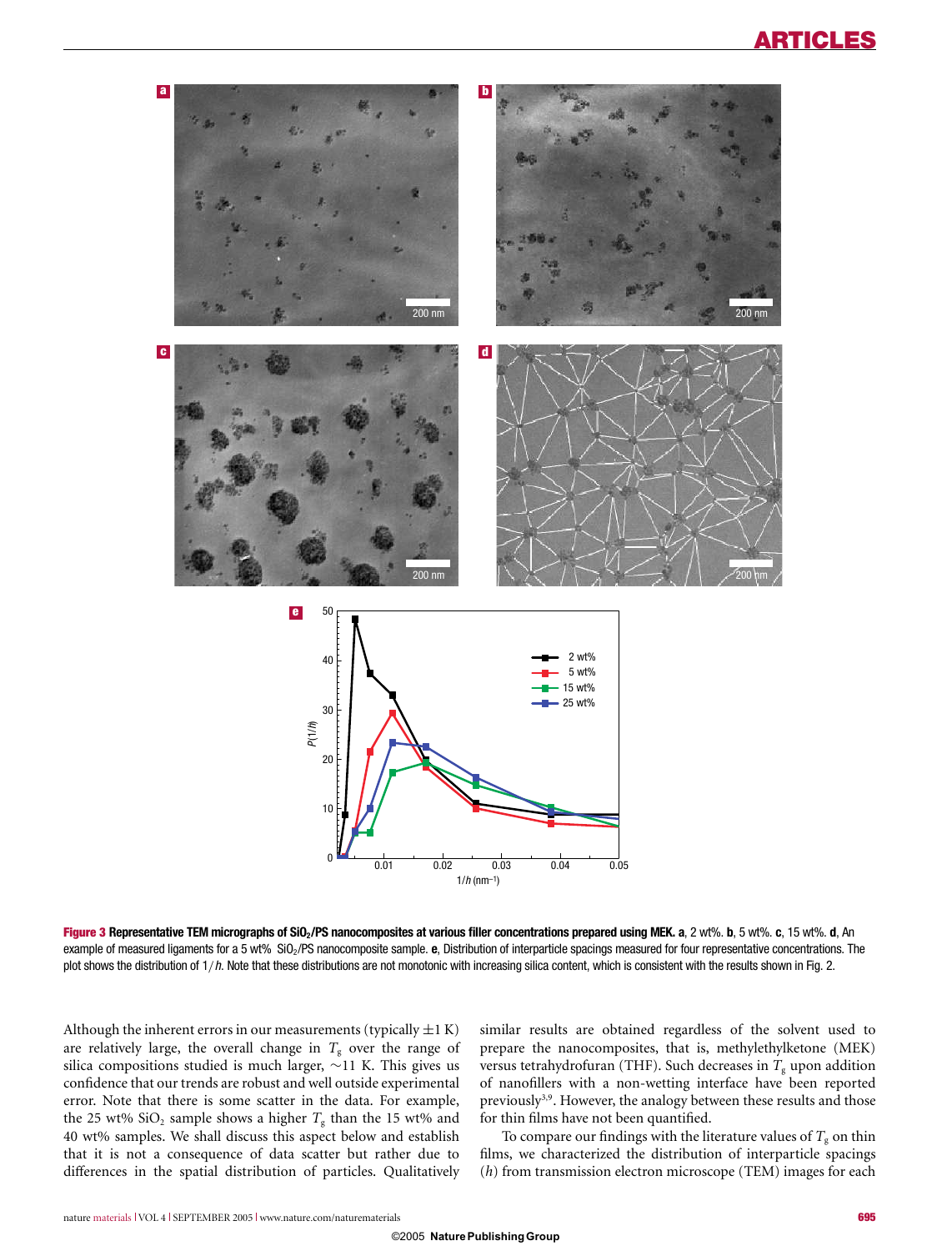sample (representative examples are shown in Fig. 3a–c). Note that the extent of particle agglomeration increases with increased silica loading. Microtomed samples establish that the particles are uniformly present across the film thickness and that there is no preferential surface segregation of the particles (see Supplementary Information). To quantify the distribution of interparticle spacings we drew lines between pairs of nearest-particle faces, so that each particle was at the centre of a minimally closed polygon (Fig. 3d). This construction, which is similar in spirit to the Voronoi tessalation of space, allows us to identify the maximal confinement experienced by each volume of polymer. We further need to account for the fact that the extent of confinement created by two particles changes as we traverse their curved contours. A convenient approximation, which avoids this somewhat ambitious exercise, is to use the minimal value of the face-to-face distance or interparticle spacing. We create a probability distribution for this quantity (Fig. 3e) and find that the distribution does not change monotonically with filler content. Rather, the 25 wt% composite has a distribution that falls above the 15 wt% sample. This satisfactorily resolves the trend seen in Fig. 2 where the 25 wt% sample has a smaller  $T<sub>g</sub>$  drop than the 15 wt% or the 40 wt% samples.

The most obvious means to complete the analogy between nanocomposites and thin films is to obtain an arithmetic average of the distribution of interparticle spacings, that is,  $h^* = \langle h_i \rangle$ , where  $\langle .. \rangle$  denotes an ensemble average. An equivalent geometric definition is

$$
h^{**} = \frac{\text{volume of PS (from TEM)}}{\text{surface area of SiO}_2 \text{ (from TEM)}}.
$$

We are motivated to study this second definition as it allows us to study critically the applicability of two-layer models. To elaborate on this point, we note that if each particle/aggregate has a layer of thickness  $\xi$  with modified  $T_g$  associated with it, then the net fraction of material that would be affected would be proportional to

surface area of SiO<sub>2</sub> (from TEM) volume of PS (from TEM) 
$$
\equiv \frac{1}{h^{**}}
$$
.

In the simple case where we consider two planar films with the same surface area but different thicknesses, it follows that *h*∗∗ = *h*∗. Thus, we expect that both *h*<sup>∗</sup> and *h*∗∗ should provide equivalent descriptions of the nanocomposite data. Figure 4a, which compares thin-film data with the nanocomposite data when *h*<sup>∗</sup> and *h*∗∗ are used to characterize the nanocomposites, indeed verifies this assertion, but demonstrates that quantitative agreement is not achieved between the thin films and the nanocomposites on this basis. Instead, when *h*<sup>∗</sup> or *h*∗∗ are used, the nanocomposite data seem to fall at the right-hand extreme of the thin-film results. We are further persuaded that neither *h*<sup>∗</sup> nor *h*∗∗ are accurate descriptors because they predict that the  $T<sub>g</sub>$  of the nanocomposites do not reach the bulk values for *h*<sup>∗</sup> (and hence *h*∗∗) that are as large as 200 nm; in contrast, the thin-film data become dependent on thickness only for films thinner than 100 nm.

To make further progress, and as no general theory has been proposed for the depression of  $T<sub>g</sub>$  in confined systems, we use the form of equation (1) to describe the *h* dependence of  $T_g$ . Thus, we assume that the  $T_g$  for each ligament (or the region between two particle aggregates), with thickness  $h_i$ , is described by a thin film of the same thickness. Following equation (1), we therefore hypothesize that the local distribution of  $T_{g}$  values in the nanocomposites directly reflects the distribution of the function (1/*h*) (Fig. 3e). It then follows that the mean glass transition temperature of the nanocomposite,  $\langle T_{\rm g} \rangle$ , should be quantitatively related to a mean spacing, *h*∗∗∗, which is a harmonic mean of the interparticle spacing:  $1/h^{***} = \langle 1/h_i \rangle$ . The  $T_g$  values for the



Figure 4 **A comparison between the glass-transition responses of PS nanocomposite and thin PS films. a**, The change in  $T<sub>0</sub>$  of SiO<sub>2</sub>/PS and  $SiO<sub>2</sub>$ -g-PS/PS nanocomposites as a function of average ligament thickness. The x error bars represent a 95% confidence level. In the legend, the number in parentheses is the molecular weight of the matrix in 1,000s. Data from the literature on free-standing<sup>20</sup> and supported<sup>14,30</sup> films are shown as open circles: following ref. 20 the thickness for supported films has been multiplied by two to account for the relative surface area of the free surfaces in the two cases. Data are also shown for sandwiched films as open triangles in the case where proper surface–polymer bonding was obtained. The film thicknesses are not shifted in this case. **b**, The change in  $T_g$  for SiO<sub>2</sub>/PS nanocomposites as a function of  $h_z^{***}$  and  $h_z^*$ . The error bars represent one standard deviation. **c**, The corresponding comparison of the normalized width of the glass-transition process. Please refer to Supplementary Information for DMA results of silica/PS nanocomposites. Open circles represent dielectric data from a variety of frequencies on supported films revealing that frequency had no bearing on the relative width of the relaxation: note that the films had a  $T<sub>a</sub>$  drop similar to those of supported films<sup>21</sup>. The thickness was therefore multiplied by two to account for the surface effects.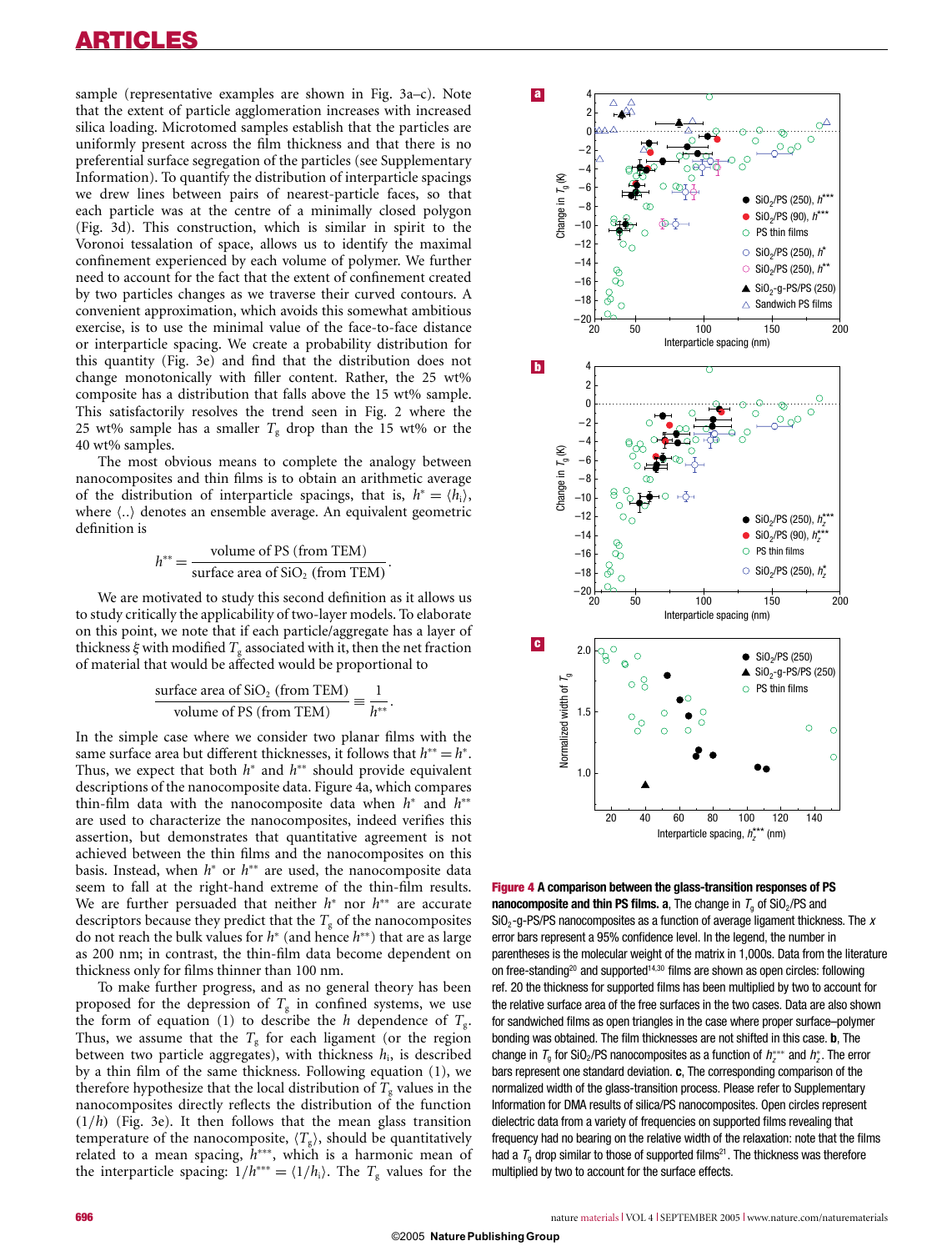

Figure 5 **The effect of solvent on the agglomeration of nanoparticles. a**,**b**, TEM images of 15 wt% SiO<sub>2</sub>/PS nanocomposites prepared by MEK (a) and THF (b). Although the extents of agglomeration are quite different in the two cases, we note that their  $\mathcal{T}_9$  shifts can be rationalized by calculating the  $\mathit{h}_z^{***}$  values. These results emphasize that particle size is a secondary concern in this context.

nanocomposites prepared from the two solvents and two different PS molecular weights are shown as a function of *h*∗∗∗ in Fig. 4a. It is clear that the nanocomposite data as characterized by this *h*∗∗∗ value fall at the extreme left of the thin film, thus providing an incomplete analogy to the thin films.

At this juncture it is important to realize that, even though we have treated the TEM pictures as being two-dimensional snapshots of the nanocomposite, in fact each TEM slice is a film of thickness ∼50 nm. The *h*∗∗∗ values, and also the *h*<sup>∗</sup> and *h*∗∗ values, must be modified to include this third dimension. We assume that the centres of the nanoparticles are uniformly distributed in the direction normal to the TEM surfaces, *z*. The *h* values that are derived from the TEM pictures must therefore be modified to account for the variation of this *z* component. For the correction of *h*<sup>∗</sup> we reasonably assume that each *h* is represented by the average

$$
h_z = \frac{\int \sqrt{h^2 + z^2} \, dz}{\int dz};
$$

the corresponding average *h* value we denote as  $h_z^*$ .

Similarly, for the correction of *h*∗∗∗ we use

$$
\frac{1}{h_z} = \frac{\int (dz/\sqrt{h^2 + z^2})}{\int dz},
$$

and the average denoted as *h*<sub>*z*\*\*</sub>. We do not calculate an analogous *x* value of  $h_z^*$ , but conjecture that its behaviour tracks that of  $h_z^*$ . The results of this calculation are shown in Fig. 4b. It is immediately clear that this method of accounting for the thickness of the TEM slices allows *h*∗∗∗ *<sup>z</sup>* to explain quantitatively the nanocomposite data in the language of the thin films, although *h*<sup>∗</sup> *<sup>z</sup>* shifts even further to the right-hand extreme of the thin-film data. We therefore conclude that the data from the thin films and the nanocomposites follow the same quantitative trend within experimental uncertainties. Furthermore, although the two solvents MEK and THF yield different extents of aggregation of the nanoparticles and hence different interparticle spacings (Fig. 5), they are found to follow the same relationship, emphasizing its apparent generality. Figure 4c, which compares the normalized width of the glass transition in the two cases, makes this connection even stronger.

A particular concern, which has been addressed previously, is the intercalation of PS into the aggregates. If PS has intercalated into the aggregates, then the reduction of  $T<sub>g</sub>$  for a composite with higher aggregation should be more severe than for a composite with lower aggregation. This is not the case for samples of 15 wt% silica prepared from MEK and THF. The THF samples are much more aggregated (Fig. 5), but show a much smaller  $T_g$  shift than the MEK samples. More importantly, Fig. 4b shows that data from both the solvents fall on the thin-film curve when the nanocomposite data are quantified in terms of *h*<sub>*z*\*\*</sub>. Similar findings are made when the 15 wt% and 25 wt% silica samples (both cast from MEK) are compared. Thus, we conclude that, even though different solvents and molecular weights yield different extents of agglomeration of nanoparticles in the polymer matrices, and hence different values of the interparticle spacing, the size of the agglomerates does not affect the results obtained. Rather, the dominant physics is embodied in the appropriately averaged interparticle separation,  $h_z^{***}$ .

To provide further support for the analogy between nanocomposites and thin films, we performed experiments with SiO<sub>2</sub> nanoparticles that had high-molecular-weight PS grafted from them (called  $SiO<sub>2</sub>$ -g-PS; see the Methods section). These modified particles provide a wetting interface between the particles and a 250,000 g mol<sup>-1</sup> molecular weight PS matrix. This assignment is verified by scanning electron microscopy showing a wetting interface (Fig. 1b) and X-ray photon correlation spectroscopy, which suggests that particle mobility in these cases is unaffected by an increase in particle concentration.  $T<sub>g</sub>$  data from these systems are plotted in Fig. 4a and compared with PS films sandwiched between metal layers. Within experimental error, our hypothesis is supported by the fact that no decrease in  $T<sub>g</sub>$  is observed for wetting interfaces. Note also that the width of the glass-transition process is decreased when compared with the case of the non-wetting films (Fig. 4c).

It is interesting that the nanocomposite results agree with the thin-film data given the curvature of the particles and their inherent surface topography. Although we expect topography to play a minor role for the case of dewetting interfaces, the result for the case of wetting interfaces is less clear. However, we note that  $T<sub>g</sub>$  is a local property driven by events on the 1–2 nm length scale. Because the particle sizes are ∼15 nm and the smallest interparticle spacings are ∼25 nm, curvature effects should not play a role here. However, much smaller wetting particles might provide critical information on the role of curvature effects. Similarly, we are not completely surprised that surface roughness (or local curvature effects on the nanometre length scale) plays no role as no such effects have been observed for thin planar films.